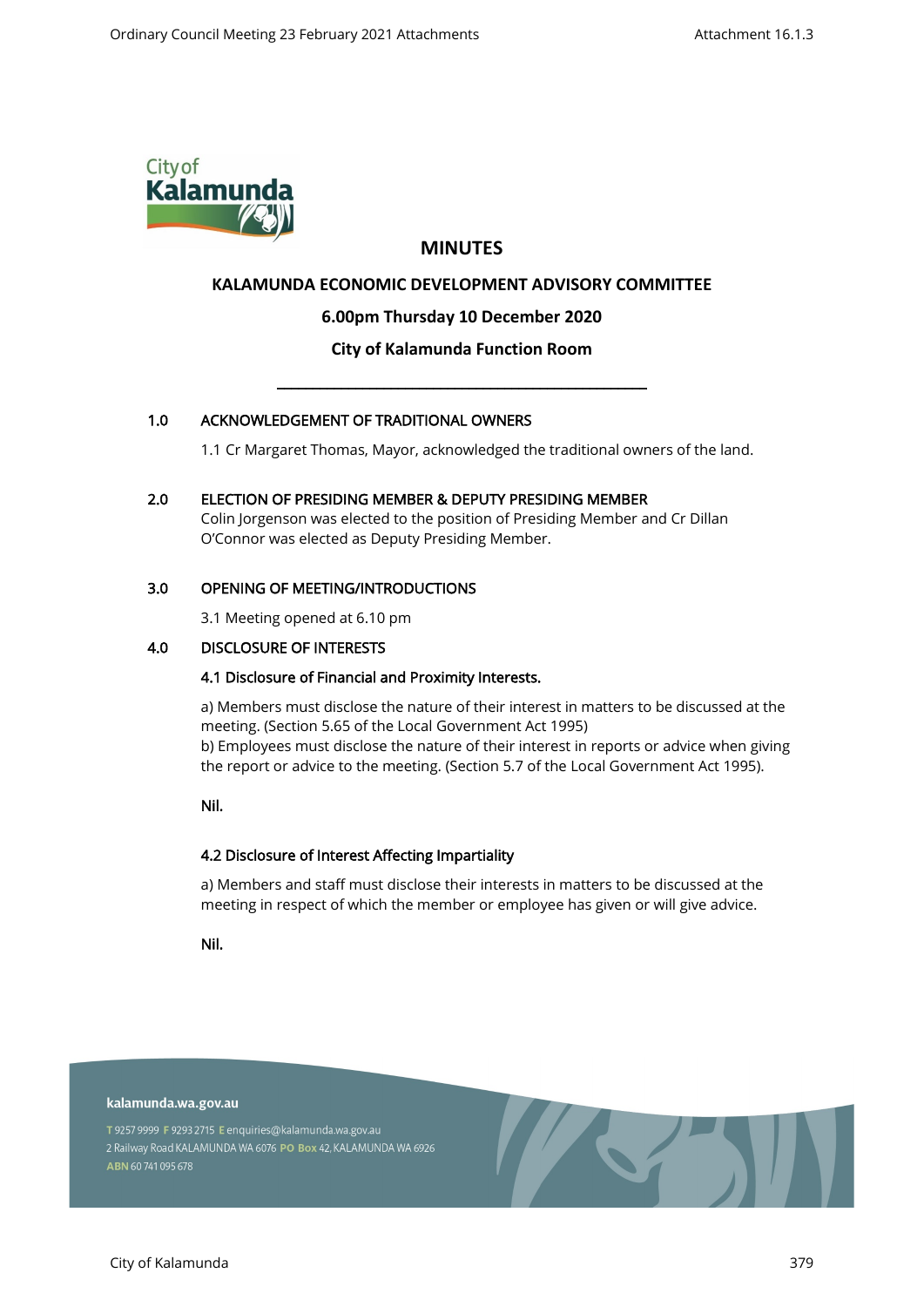Minutes – 9 November 2020

## 5.0 ATTENDANCE AND APOLOGIES

#### **Committee**

Cr Margaret Thomas, Mayor Cr Dylan O'Connor, Deputy Mayor Cr Lesley Boyd Colin Jorgensen, Business Station Jon Elbery, KCC Kate Holsgrove, Perth Airport Mark Pivac, FBR Will Main, Hawaiian Group Julie Drago, Hero Properties Councillor Member Councillor Member Councillor Member Committee Member Committee Member (Arrived at 6:45pm) Committee Member Committee Member Committee Member Committee Member

## City of Kalamunda Staff

| Chief Executive Officer                  |
|------------------------------------------|
| Director Corporate Services              |
| A/Manager Commercial & Cultural Services |
| Economic Development Specialist          |
|                                          |

#### Apologies

| Cr Janelle Sewell | Councillor Member |
|-------------------|-------------------|
| Dan Pearce        | Committee Member  |

#### 6.0 INDUCTION & GOVERNANCE

Presentation by Rhonda Hardy - Chief Executive Officer Action 1: Presentation to be distributed to KEDAC Members

# 7.0 KALAMUNDA'S ECONOMIC OUTLOOK & CURRENT ECONOMIC DEVELOPMENT

#### PROGRAMS

Presentation by Gary Ticehurst – Director of Corporate Services.

Cr Boyd requested further housing data covering other City of Kalamunda postcodes in addition to postcode 6076 mentioned in the economic outlook presentation.

Action 2: City officers to provide housing data for all other City of Kalamunda postcodes to the Committee.

## 8.0 KEY ECONOMIC DEVELOPMENT INITIATIVES TO BE DELIVERED IN 2021

Presentation by Gary Ticehurst (GT)– Director of Corporate Services – 10 minutes

City of Kalamunda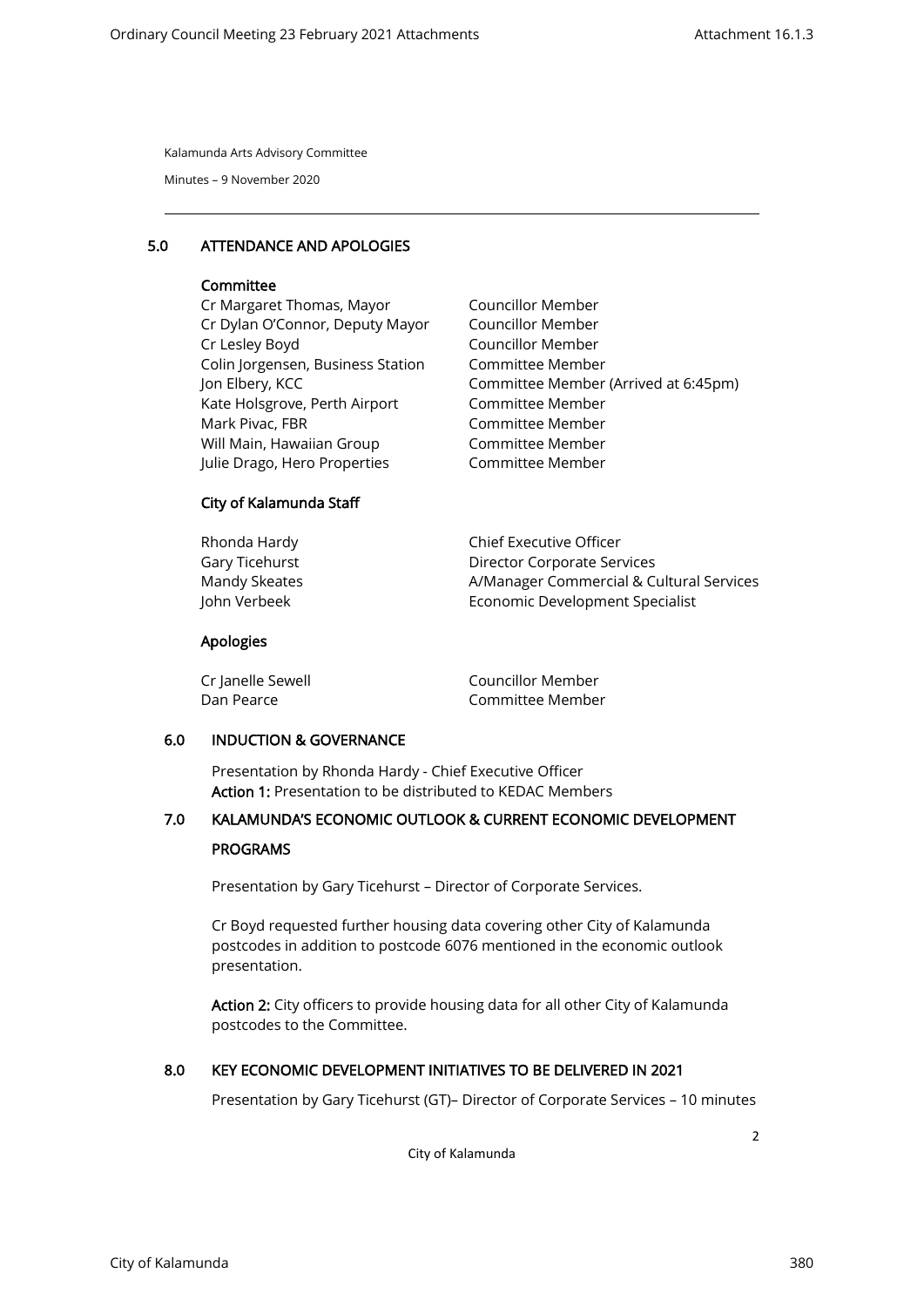Minutes – 9 November 2020

Action 3: Provide link to LINK WA website so committee members can access further information about freight and logistics

Action 4: Committee to be provided with a copy of the draft investment prospectus document with a request to provide feedback.

# 9.0 ECONOMIC DEVELOPMENT AND INVESTMENT ATTRACTION ISSUES FACING KALAMUNDA AS SEEN FROM THE INDEPENDENT MEMBERS OF THE ADVISORY COMMITTEE (35 mins)

Comments from members has been collated and presented as Appendix One following the main body of the minutes. A SWOT analysis has been drafted using the members comments as a guide and is presented as Appendix Two.

Action 5: City to provide information regarding rates methodology. (JD to provide examples of rates discrepancies to GT)

Action 6: Planning to give a presentation to the Advisory Committee on land use, constraints and contamination.

Action 7: City to provide update on Kalamunda Activity Centre Plan

Action 8: City to provide update on Hill's initiatives e.g. Tourism, Pickering Brook **Taskforce** 

Action 9: City to provide update on Aged Care developments

#### 10.0 INVESTOR ATTRACTION KEY STAKEHOLDER ANALYSIS

Due to time constraints the Presiding Member recommended this be postponed

until 2021 with a date to be advised. This was accepted by the Committee.

#### 11.0 ANY OTHER BUSINESS

MP

- Difference between attracting outside investment to promoting internal (existing) investment.
- Wholistic approach needed
- Edges and boundaries provide the richest areas for innovation
- Businesses need management assistance at their most vulnerable times
- Needs to be more explicit as to what business activities can be reasonably carried out at home.

Action 10: City to provide committee with home business requirements/ guidelines

Action 11: City to provide link to the [Economic Development Strategy](https://kalblob.blob.core.windows.net/kallibrary/docs/default-source/strategies-plans/cityofkalamunda_economicdevelopmentstrategy_2018.pdf?sfvrsn=8d20b0bb_4)

Action 12: The Committee to consider whether the future focus should be on supporting internal investment/expansion or external investment attraction. Recommend being an agenda item for discussion at the next meeting.

City of Kalamunda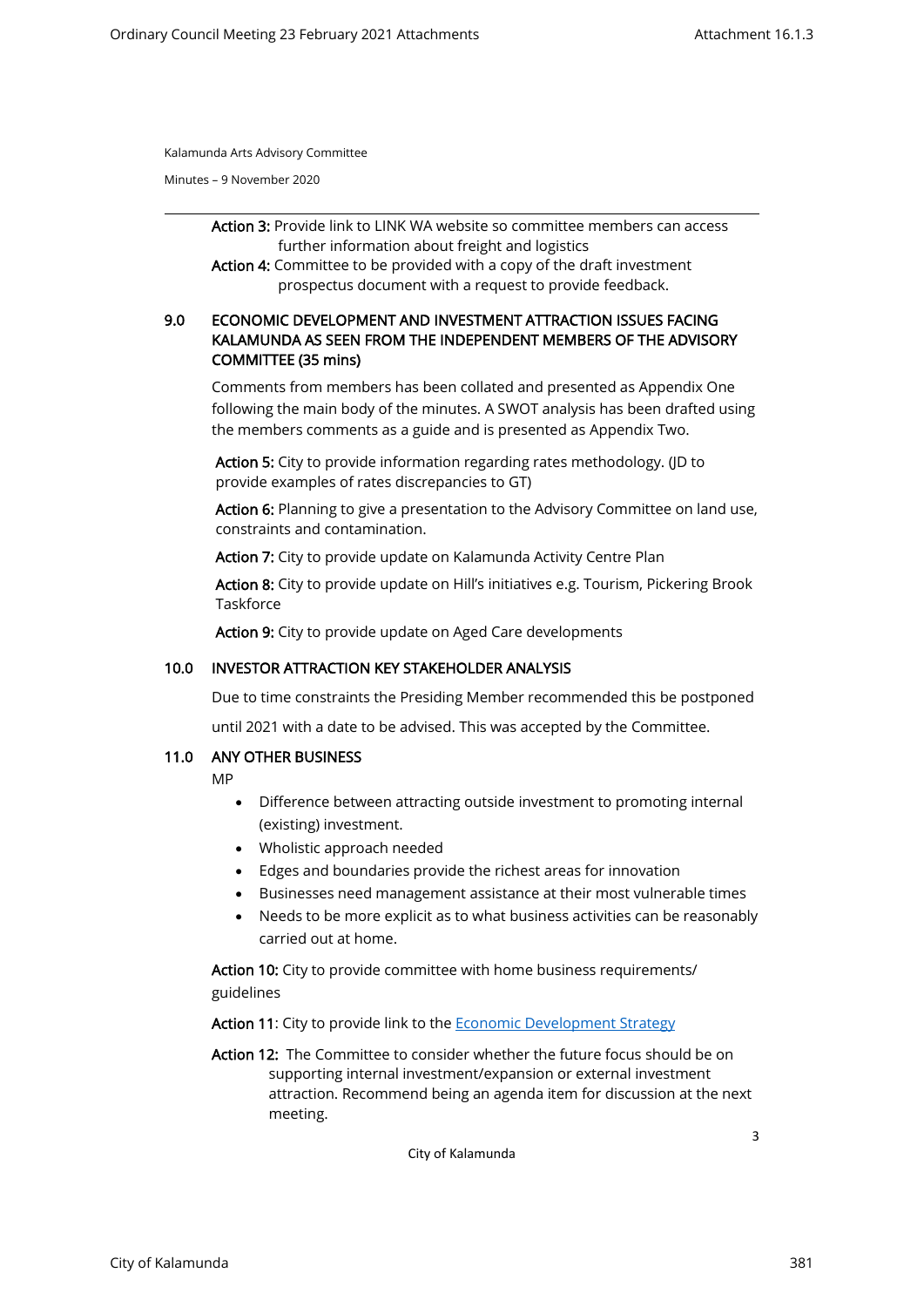Minutes – 9 November 2020

Discussion had on the feasibility of more regular meetings. LB commented on the potential impost on officer time to arrange and facilitate additional meetings.

GT

• Recommended that working parties could be assigned to undertake actions and activities to advance economic development projects between meetings.

JE

- Recommended that all initiatives recommended by KEDAC should have measurable outcomes - pre-determined criteria for success
- A period of fellowship to be provided prior to the meeting in future (Formalised in agenda)

Action 13. A period of fellowship to be added to the beginning of the meeting formally added to the next agenda.

### 12.0 DATE OF NEXT MEETING

The Presiding Member recommended that the first meeting be brought forward to a date in February. City Officers to advise of a suitable date.

## 13.0 CLOSURE

The Presiding Member Closed the Meeting at 8.05 pm.

I confirm these Minutes to be a true and accurate record of the proceedings of this meeting.

Signed: …………………….… Presiding Member

Dated this ……. Day of …………………………….2020

City of Kalamunda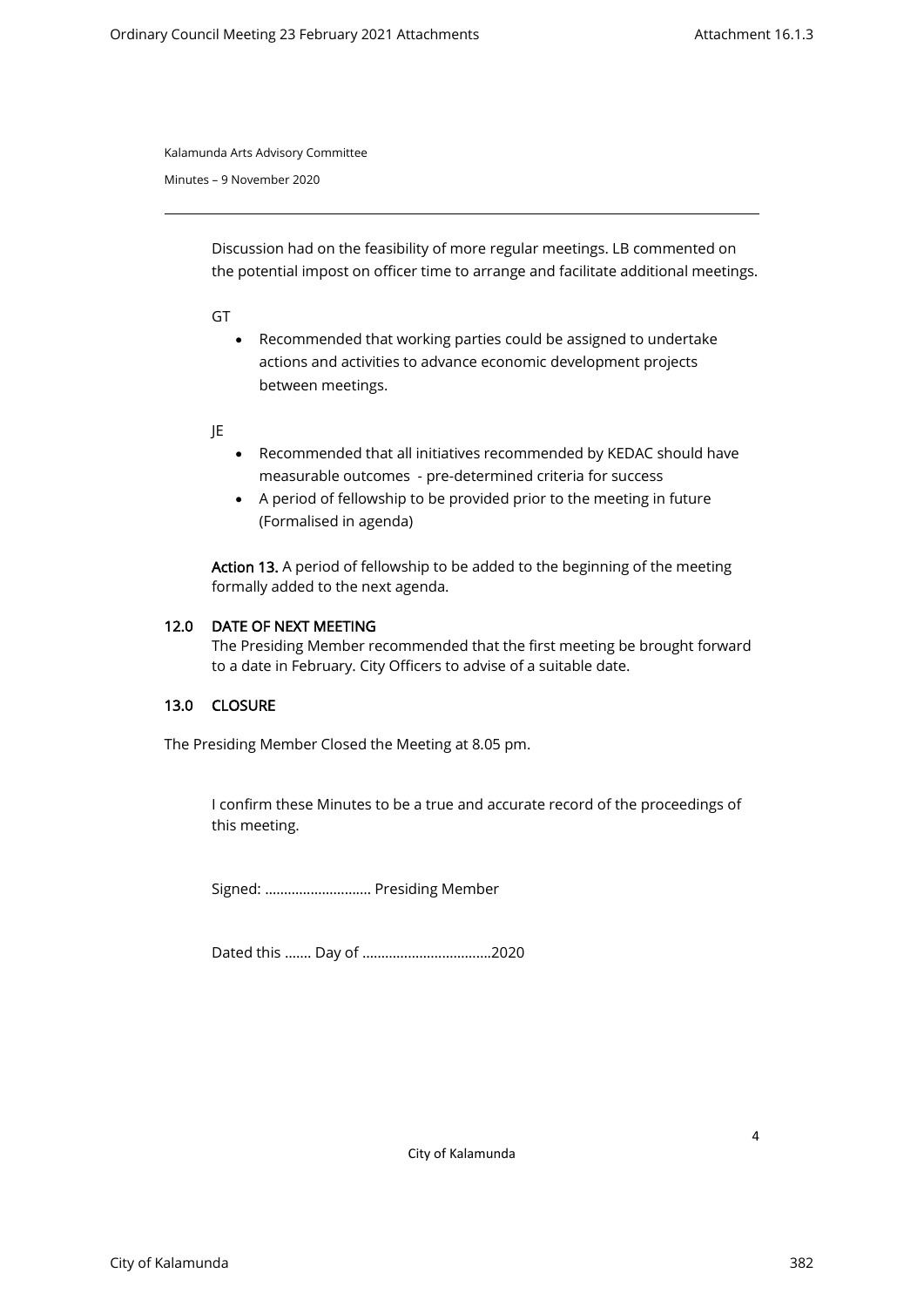Minutes – 9 November 2020

| <b>Meeting Date</b> | Action         | Item                                                                                | <b>Status</b> |
|---------------------|----------------|-------------------------------------------------------------------------------------|---------------|
| of Action           |                |                                                                                     |               |
| 10/12/2020          | $\mathbf{1}$   | Governance presentation to be                                                       |               |
|                     |                | distributed to KEDAC Members                                                        |               |
| 10/12/2020          | $\overline{2}$ | Housing data for all other City postcodes                                           |               |
|                     |                | to be provided to the Committee.                                                    |               |
| 10/12/2020          | 3              | Provide link to LINK WA website so                                                  |               |
|                     |                | committee members can access<br>further                                             |               |
|                     |                | information about freight and logistics.                                            |               |
| 10/12/2020          | 4              | Committee to be provided with a copy of                                             |               |
|                     |                | the draft investment prospectus                                                     |               |
|                     |                | document for feedback.                                                              |               |
| 10/12/2020          | 5              | City to provide information regarding                                               |               |
|                     |                | rates methodology. (JD to provide                                                   |               |
|                     |                | examples of rates discrepancies to GT)                                              |               |
| 10/12/2020          | 6              | Planning to give a presentation to the                                              |               |
|                     |                | Advisory Committee on land use,                                                     |               |
|                     |                | constraints and contamination.                                                      |               |
| 10/12/2020          | $\overline{7}$ | City to provide update on Kalamunda                                                 |               |
|                     |                | <b>Activity Centre Plan</b>                                                         |               |
| 10/12/2020          | 8              | City to provide update on Hill's initiatives                                        |               |
|                     |                | e.g. Tourism, Pickering Brook Taskforce                                             |               |
| 10/12/2020          | 9              | City to provide update on Aged Care                                                 |               |
|                     |                | developments                                                                        |               |
| 10/12/2020          | 10             | City to provide committee with home                                                 |               |
|                     |                | business requirements/ guidelines.                                                  |               |
| 10/12/2020          | 11             | City to provide link to the <b>Economic</b>                                         |               |
|                     |                | <b>Development Strategy</b>                                                         |               |
| 10/12/2020          | 12             | The Committee to consider whether the                                               |               |
|                     |                | future focus should be on supporting                                                |               |
|                     |                | internal investment/expansion or external<br>investment attraction. Recommend being |               |
|                     |                | an agenda item for discussion at the next                                           |               |
|                     |                | meeting.                                                                            |               |
| 10/12/2020          | 13             | A period of fellowship to be added to the                                           |               |
|                     |                | beginning of the meeting and formally                                               |               |
|                     |                | added to the next agenda.                                                           |               |

City of Kalamunda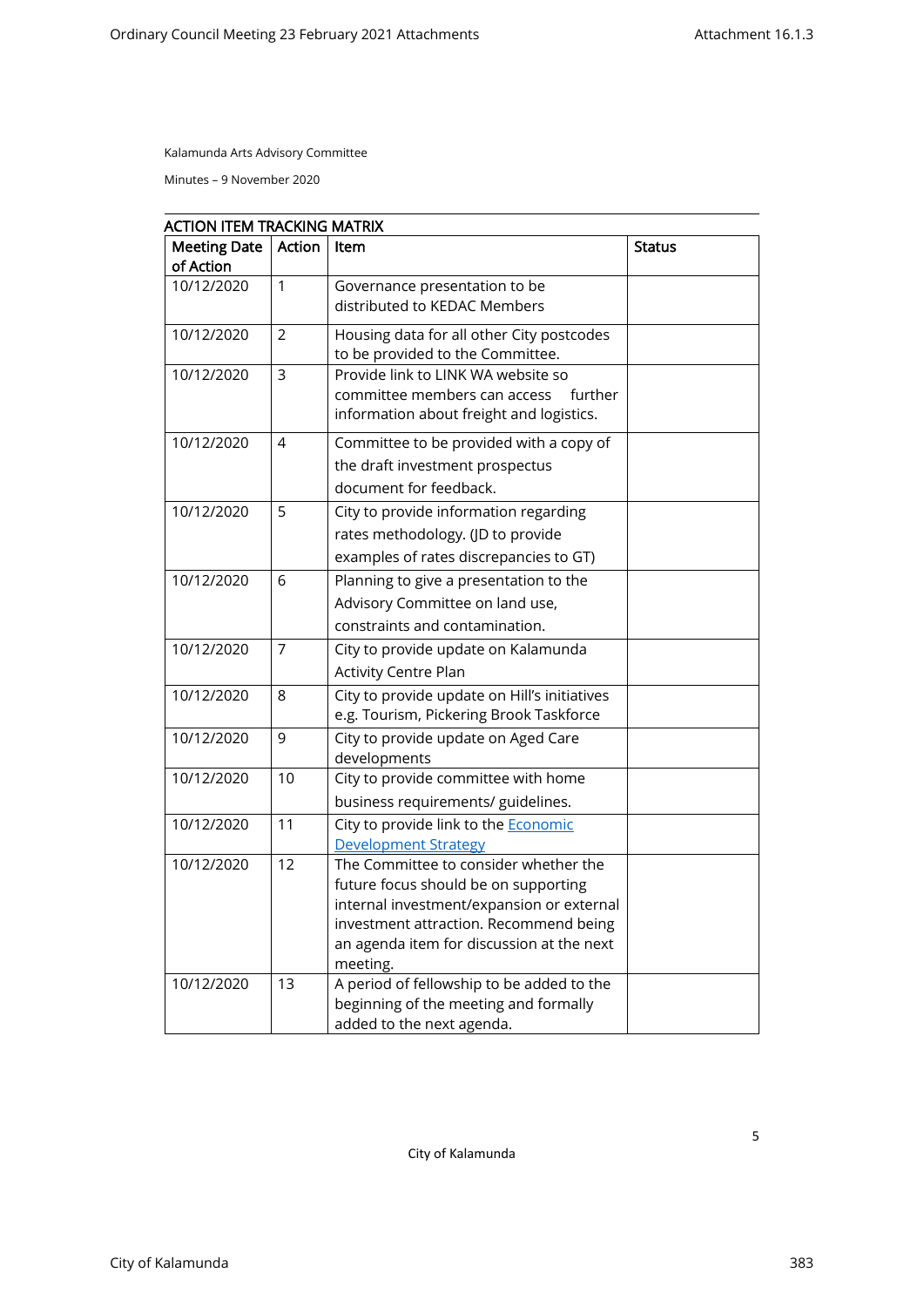Minutes – 9 November 2020

#### APPENDIX ONE

## ECONOMIC DEVELOPMENT AND INVESTMENT ATTRACTION ISSUES RAISED BY KEDAC MEMBERS AT ITEM 9.

Gary Ticehurst GT – Recommended a focus on Business Investment Attraction

Julie Drago (JD)

- Perth and Peel 3.5 land use plan originally released about two years ago – Flagged WA Government are going undertaking a review.
- Bring all of this into the planning discussion.
- What is the future of industrial land in Kalamunda?
- Federal Government \$1.5b investment in manufacturing How can we get this happening in Kalamunda?
- Make best use of great road infrastructure.
- Opportunity to streamline approvals process
- Seems to be a disparity between rates of different Councils with Kalamunda having the highest?

Cr Margaret Thomas (MT) – talking to business owners/developers:

- Opportunities for rebuilding in Kalamunda Mall
- Making best use of empty vacant spaces (Haynes St)
- Opportunity for Community Bank in Kalamunda Township

Mark Pivac (MP)

- Need to be cogniscent as to what is happening at Perth Airport re industrial and commercial developments
- Greater diversity needed in land use
- What is the starting point for investment
- Transitioning of land use
- Issue of competitiveness of smaller land holdings in agriculture
- How should Kalamunda make best use of land

Will Main

- Challenge of attracting the right investment
- Great transport links and lifestyle of Kalamunda
- Get the right investors on board
- Getting the right mix of residential densities to suit the market
- What is the brand identity of the City
- Focus on youth
- Can't be all things to all people
- What are the future skills requirements for youth
- Greater density of population would support hospitality

City of Kalamunda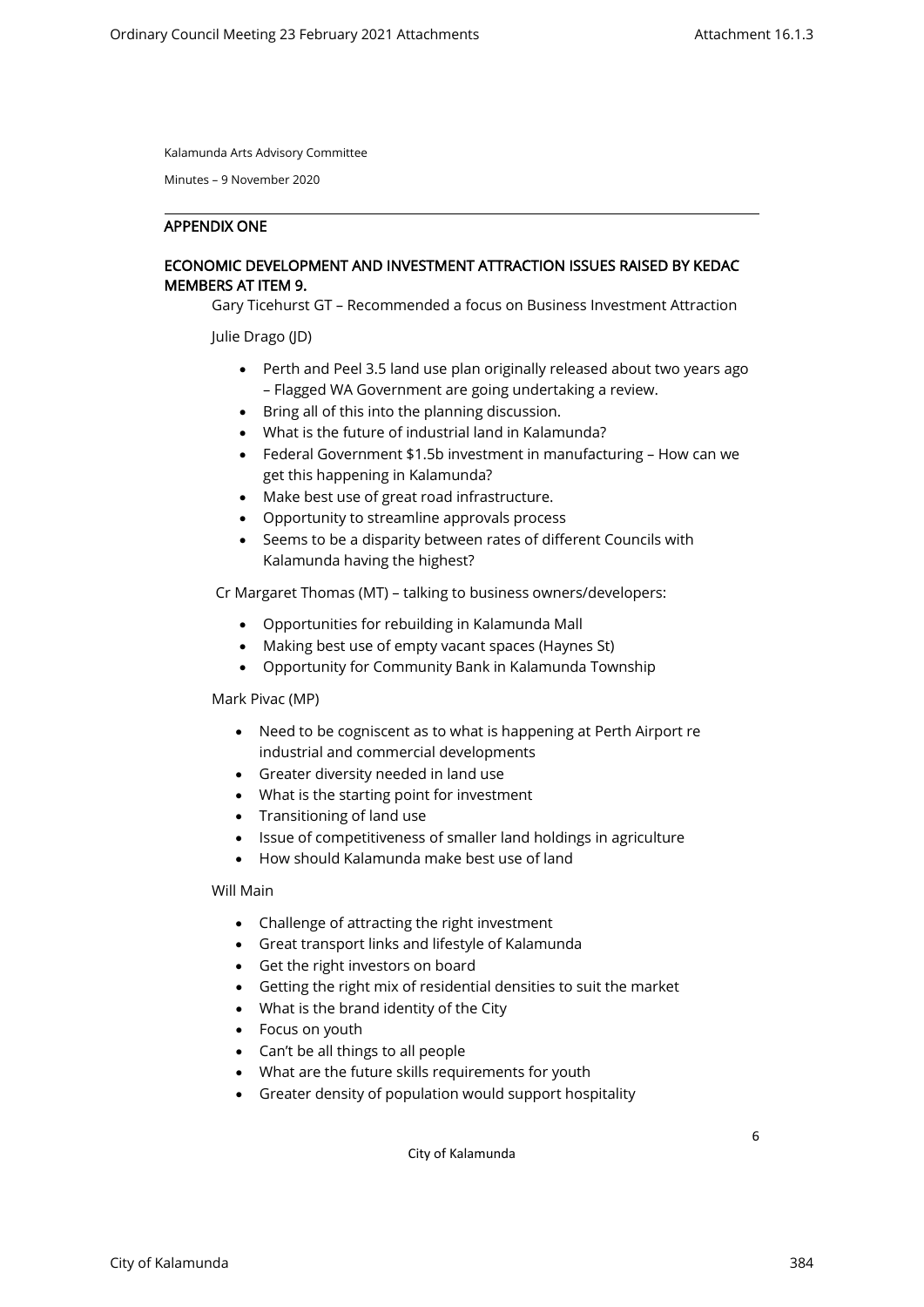Minutes – 9 November 2020

#### Jon Elbery

- What is the identity of Kalamunda?
- Need to preserve and exploit the great things we have
- Develop the identity of each settlement
- Issue of commercial/retail rents
- How can we invigorate areas?
- Need a wholistic approach bringing different groups together

### Cr Lesley Boyd (LB)

- What does a post Covid world look like?
	- o Working from home
	- o Running a business from home
	- o Decline of retail businesses

### Rhonda Hardy (RH)

- build the pieces of the jigsaw first then you can envisage investor attraction.
- Sounds like you want the education and the knowledge on the ground
- Sharing of information across the City's advisory groups.

### Colin Jorgensen (CJ)

- Working from home can create massive isolation
- Start-up business are looking to move from home into coworking spaces
- Business Station's incubators are now both full.
- People are wanting to come back out and work with others. Small business owners want interaction with others.
- Across the state 50% of small businesses work from home.

#### Cr Dylan O'Connor (DC)

- We are four or five different localities within the City some have gone through periods of change in land use and density.
- Localised strategies for individual areas is critical.
- Kalamunda town centre focus on landowners and tenants but we need a wider conversation with the community
- Dilemma with businesses wanting a thriving bustling town centre but it must be closed by 8pm every night.
- Whole of community conversation.
- Build a diverse community where businesses can survive. There still are some pockets of industrial land around.
- Opportunities around the train station education opportunities live, go to school and retire in the City of Kalamunda.

City of Kalamunda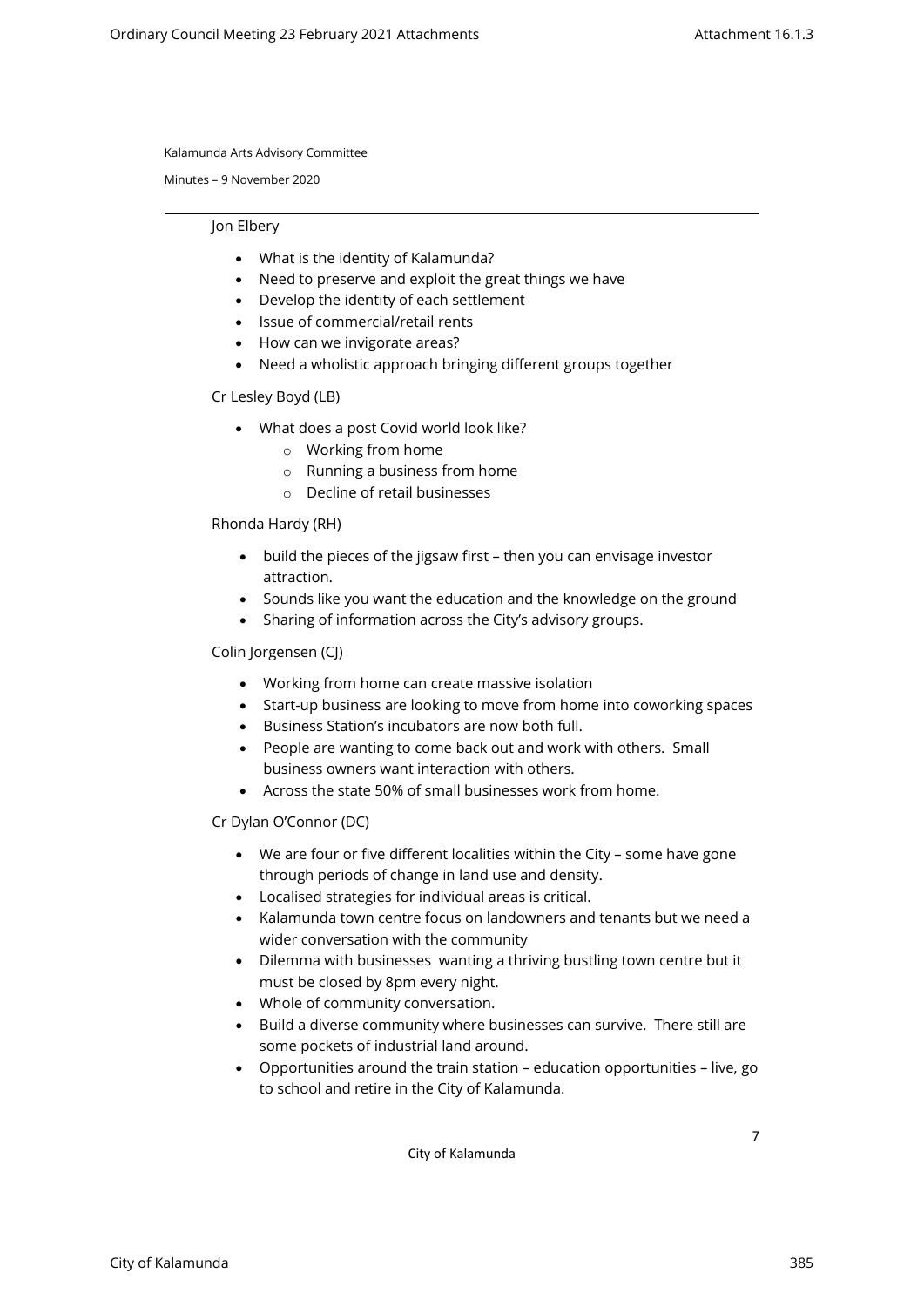Minutes – 9 November 2020

Kate Holsgrove (KH)

- Keen with Perth Airport to add value
- City of Kalamunda should try to define it in its parts first.
- What are the key attractors to come to the City of Kalamunda tourism, place making etc.
- Domestic flights to recover significantly end of March 2021
- Everything being place on the vaccine.
- Travel bubbles will come.
- Bouncing back better than they hoped, coming back on quicker.
- International travel not due to return to pre COVID-19 levels for 4 to 5 years.
- Reopened some terminals in the last few weeks.
- Still a lot of developable land across a number of councils opportunity to develop.
- Extensive 10 year plus plans inclusive of plans for the new runway.

Colin Jorgensen

- Vision what does Kalamunda stand for?
- Go back to getting a clear understanding of each village, how do you bring them all together.
- Create a city of villages, what does everyone stand for e.g.
	- o HW Cyber security,
	- o FF Micro economies. Urban village how do you get people to stay and work.
- One of the other opportunities is regenerative agriculture with block chain.
- Agrocket fully self-contained for arid areas. Small businesses find these people, capturing them and see how we can support them
- Is there any federal, state funding available?

City of Kalamunda